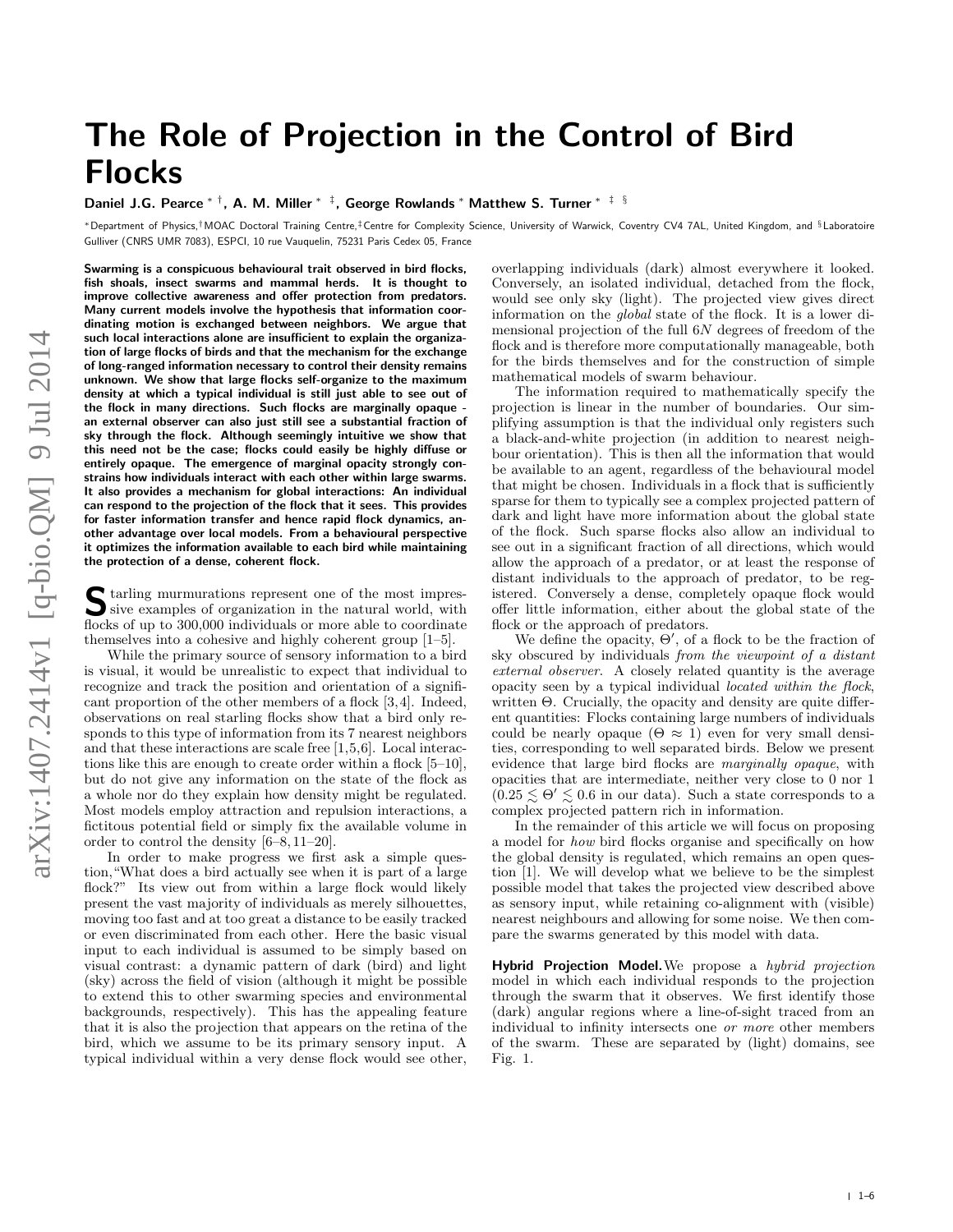

Fig. 1. Sketch showing the construction of the projection through a 2D swarm seen by the  $i^{\text{th}}$  individual, which here happens to be one near the centre of the swarm. The thick, dark arcs around the exterior circle (shown for clarity - there is no such boundary around the swarm) correspond to those angular regions where one or more others block the line of sight of the  $i^{\text{th}}$  individual to infinity. The sum of unit vectors pointing to each of these domain boundaries, at the angles shown, gives the resolved vector  $\underline{\delta}_i$ , shown in red, that enters our equation of motion. See SI for the extension to 3D.

Each individual is assumed to be isotropic and has a size  $b = 1$ , that then defines our units of length. Anisotropic bodies give rise to a projected size that depends on orientation and are explored further in the SI. In two dimensions the domain boundaries seen by the  $i^{\text{th}}$  individual define a set of angles  $\theta_{ij}$ , measured from an arbitrary reference  $(x)$  axis, where the index j runs over all the  $\mathcal{N}_i$  light-dark (or dark-light) domain boundaries seen by the  $i<sup>th</sup>$  individual, equal to 10 for the central individual shown in Fig. 1. These  $\theta_{ij}$  are a reasonable choice for input to a behavioural model: edge detection like this is known to be performed in the neural hardware of the visual cortex in higher animals [21]. In particular behavioural models based on motional bias towards either the most dark or light regions tend to be unstable with respect to collapse or expansion respectively. The most simple candidate model that might support physically reasonable solutions is therefore one that responds to the domain boundaries. We seek a model that takes as input the angles specifying the domain boundaries and produces a characteristic direction for the birds, acknowledging that their actual motion should also include their known tendency to co-align with neighbours and also the effect of some noise. A natural choice for this characteristic direction is simply the average direction to all boundaries  $\delta_i$ 

$$
\underline{\delta}_{i} = \frac{1}{\mathcal{N}_{i}} \sum_{j=1}^{\mathcal{N}_{i}} \begin{pmatrix} \cos \theta_{ij} \\ \sin \theta_{ij} \end{pmatrix}
$$
 [1]

This can easily be extended to three dimensional flocks, where the light dark boundaries can now be represented as curves on the surface of a sphere and  $\delta$  becomes the normalised in-

 $2|$ 

tegral of radial unit vectors traced along these curves, see SI for details.

Our model will involve  $\underline{\delta}_i$  in such a way as to correspond to birds being equally attracted to all the light-dark domain boundaries. In addition they co-align with visible local neighbors, assigned in a topological fashion [6, 9]. We define visible neighbours to be those for which there is an unbroken line of sight between the two individuals (see SI for details). We incorporate these two preferred directions, arising from the projection and the motion of neighbours, into an otherwise standard agent-based model for a swarm of N particles moving off-lattice with constant speed  $v_0$  ( $v_0 = 1$  in all our simulations). For simplicity we treat the individuals as "phantoms", having no direct steric interactions (the effect of introducing steric interactions is explored further in the SI). The equation of motion for the position  $r_i^t$  of the i<sup>th</sup> individual at discrete time  $t$  is

$$
\underline{r}_i^{t+1} = \underline{r}_i^t + v_0 \underline{\hat{v}}_i^t \tag{2}
$$

with a velocity parallel to

$$
\underline{v}_i^{t+1} = \phi_p \underline{\delta}_i^t + \phi_a \widehat{\langle \underline{v}_k^t \rangle}_{n.n.} + \phi_n \underline{\eta}_i^t \tag{3}
$$

where  $\langle \ldots \rangle_{n,n}$  is an average over the  $k \in [1, \sigma]$  nearest neighbours to the *i*<sup>th</sup> individual ( $\sigma = 4$  in all simulations), a hat,  $\hat{h}$ , denotes a normalised vector and  $\underline{\eta}_i^t$  is a noise term of unit magnitude having a different (uncorrelated) random orientation for each individual at each timestep. This equation involves only three primary control parameters  $\phi_p$ ,  $\phi_a$  and  $\phi_n$ , the weights of the projection alignment and noise terms, respectively. We further simplify by considering only the relative magnitudes (ratios) of these control parameters which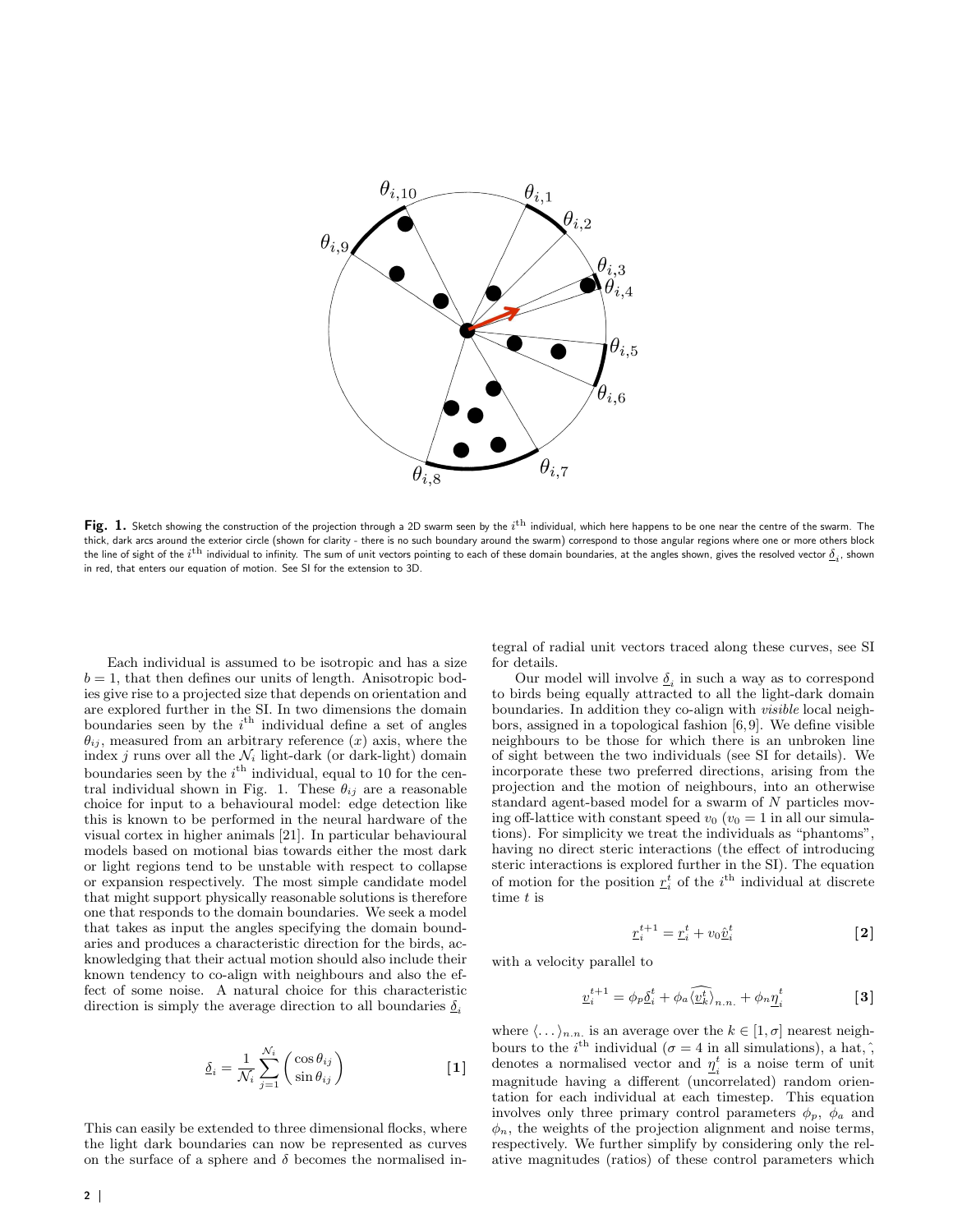are then taken to obey

$$
\phi_p + \phi_a + \phi_n = 1 \tag{4}
$$

We now analyse the results of computer simulation of the swarms arising from these equations of motion for given combinations of  $\{\phi_p, \phi_a\}$  alone, with  $\phi_n$  given by construction through Eq (4). Several distinct behavioural phenotypes reminiscent of birds, fish and insects are observed (see SI movies 5, 6 & 7 respectively). Further generalisations of the model are also explored in the SI, including the effect of steric/repulsive interactions and incomplete angular vision corresponding to "blind angles" behind each bird.

The Hybrid Projection Model reproduces key features of a flock of birds. In particular it naturally leads to robustly cohesive swarms, see Fig. 2 a & b (and the SI) as well as the emergence of *marginal opacity* in large flocks of birds where both  $\Theta$  and  $\Theta'$  are neither very close to 0 nor 1, see Fig. 2 c & d.



Fig. 2. Results from repeated computer simulation of a simple hybrid projection model, parameterized by the strength of the response of each individual to the projection through the swarm that they see  $(\phi_p)$  and the strength of the alignment with their 4 nearest neighbors  $(\phi_a)$ . In (b), (c), (e) & (f) (2D) each small colored square (point), corresponding to a pair of parameter values  $\{\phi_a, \phi_p\}$ , is an average value over 400,000 timesteps for  $N = 100$  individuals. (a) A snapshot of a swarm in 2D with  $\phi_a = 0.75$ and  $\phi_p = 0.1$  at two different times (blue then red). Its centre of mass is moving along the solid line. (b) The distance between the two furthest individuals in the swarm,  $R_{max}$ , in units of particle diameter - the swarm does not fragment unless  $\phi_p = 0$ . (c) The average opacity  $\Theta$ . (d) The average opacity of swarms containing different numbers of individuals N (the axis shows  $1/N$ ), as seen by internal observers for 2D (black) and 3D (red) swarms, with  $\phi_p = 0.03$  and  $\phi_a = 0.8$  averaged over at least 50,000 timesteps. The linear fit with an  $R^2$  value of 0.97 for 2D (blue) and 0.99 for 3D (green), is to all data points  $N \geq 400$ . (e) The average speed,  $\alpha$ , of the centre of mass of the swarm, normalized by the individuals speed. This is sometimes refereed to as the order parameter. (f) The swarm density autocorrelation time  $\tau_{\rho}$  in simulation time-steps. The upper left corner of this panel represents dynamically "jammed" states that we believe to be unphysical (see SI for details).

The emergence of marginal opacity is a new feature and it is worth emphasizing that the model was not constructed so as to target any particular "preferred" opacity value, rather marginal opacity emerges naturally. Importantly, it arises for swarms of varying size  $N$  that are realised with exactly the same control parameters  $\phi_p$  and  $\phi_a$ . This means that marginal opacity can be maintained without a bird changing its behaviour with, or even being aware of, the size of the flock. Other models, which control the density in a metric fashion [11, 14], give rise to values for  $\Theta$  that approach 1 as the number of individuals in a swarm increases, i.e. they always become fully opaque (see SI for details). In such metricbased models the density of the swarm is fixed by the control parameters. Thus, for any combination of these parameters there will always be a critical size at which the swarm becomes opaque. For the typical values analysed in the literature rather small flocks with  $N < 100$  are already fully opaque (see SI for details). The only possible approach to preventing swarms from becoming opaque with such models would be to continuously modify their control parameters as a function of the swarm size. This would represent a significant proliferation in control parameters from a baseline level that is already typically far higher than in the present work. This is the signature of a class of models that are structurally inadequate to explain marginal opacity.

In Fig. 2 b,c,e,f we see that individuals don't respond to the projection at all in the narrow strip where  $\phi_p = 0$ . Here the swarm fragments/disperses. Provided there is even a very weak coupling to the projection, i.e.  $\phi_p > 0$ , the swarm no longer dissipates (see also SI). In Fig. 2f the narrow red strip near  $\phi_p = 0$  shows that the response of the swarm is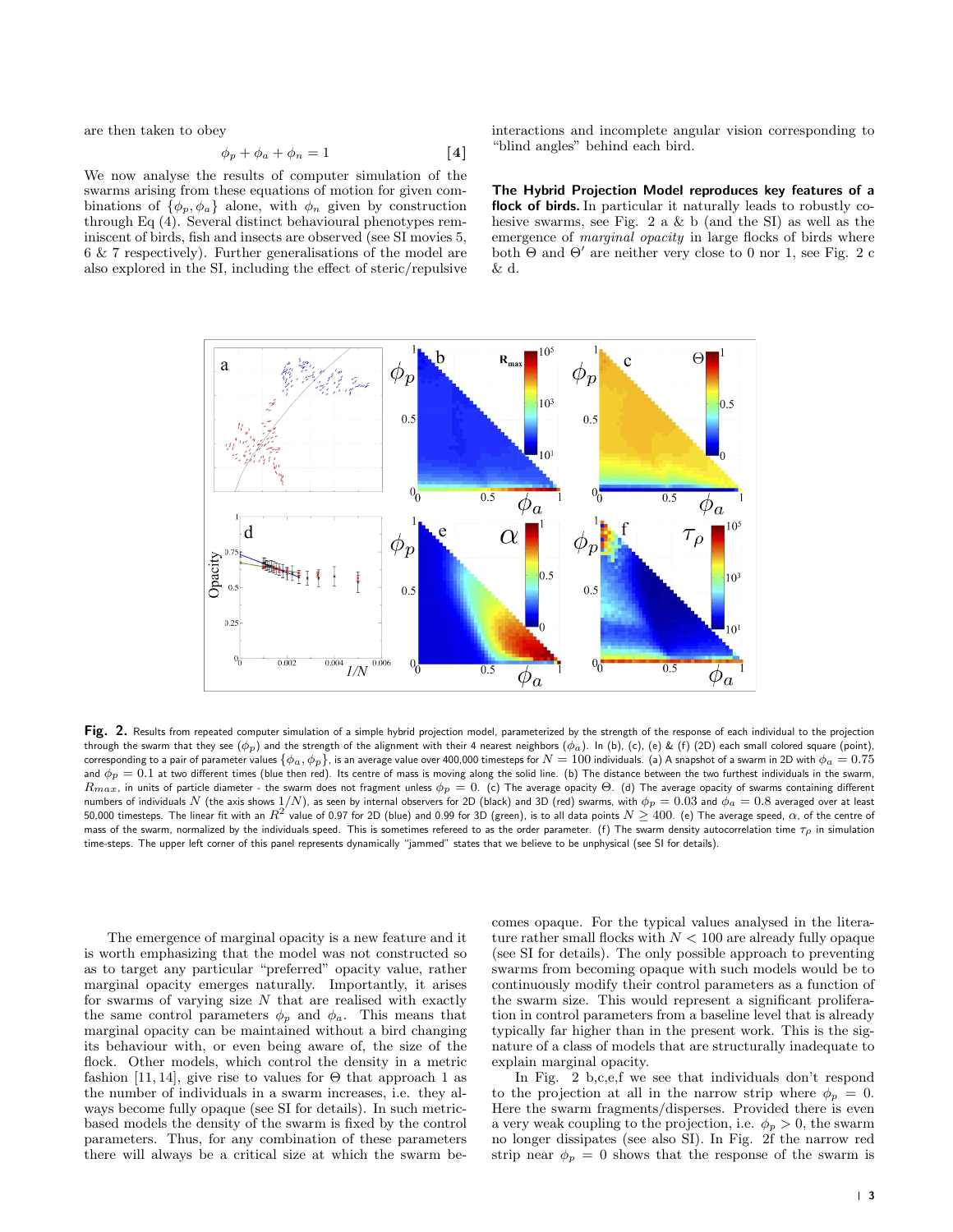slow in the absence of the projection term. Here, even when the swarm does not fragment, the dynamics depend on the exchange of information between nearest neighbors. The correlation time decreases as the strength of response to the projection is turned on. This is because the projection provides a global interaction and can therefore lead to rapid dynamic response, consistent with the fast transients observed in real flocks. The nature of this model also makes it robust in response to shocks, suck as those caused by predation in real animal systems (see SI Movie 3). We now compare our model with data on flocks of starlings, see Fig. 3.



Fig. 3. (a) A snapshot of a flock of Starlings (image contributes to the data presented in panels b-d). (b) Typical time variation of the opacity  $\Theta'$  of starling flocks observed in dim light (black) and under brighter conditions (red). (c) Cross-correlation function of the horizontal acceleration a of the centre of mass of a flock and its opacity  $C(\delta t)$  as a function of the delay  $\delta t$ . (d) Histogram of the opacity  $\Theta'$  of different Starling flocks from across the UK corresponding to  $n=118$  uncorrelated measurements. The red line displays a gaussian distribution fitted to this data with  $\mu=0.30, \sigma^2=0.059$ . (e) The opacity  $\Theta'$  of images of starling flocks in the public domain ( $\mu=0.41, \sigma^2=0.012$ ). In both (d) and (e) the null hypothesis that the opacities are drawn from a uniform distribution on [X,1] can be rejected at the 99.99% confidence level for all values of X. These flocks are all marginally opaque. See SI for details throughout.

Datasets for the 3D positions of birds in a flock, such as reported in [1,5], have given us many new insights but there are well known issues associated with particle tracking techniques in high density flocks. This makes using these techniques to obtain unbiased measurements of opacity itself problematic. Instead we chose to study data for 2D projections, this being best suited to test our prediction of projected opacity. Fig. 3b shows that the opacity remains roughly constant over a period in which the flock reversed direction several times. Fig. 3c shows that opacity changes significantly within a few seconds of rapid acceleration and could therefore be implicated in long-ranged information exchange across the flock. The crucial feature in both Fig. 3d (our data) and Fig. 3e (public domain images) is that the opacity is intermediate, i.e. neither very close to zero nor unity, in spite of the fact that the flocks had very different sizes and were observed under different conditions (the flocks we analyzed in (Fig. 3b-d) are generally smaller than in (Fig. 3e)). This is a feature that, to our knowledge, is not found in any existing models but emerges naturally from our hybrid projection model.

It is insightful to consider the following simple mean field argument for the consequences of marginal opacity: Consider a randomly chosen line of sight through, or out from a typical location near the centre of, an idealized homogenous, isotropic flock. Because the probability that any small region is occupied is proportional to its volume multiplied by the density of individuals, the probability that a line of sight reveals "sky" is Poisson distributed according to  $P_{sky} \approx e^{-\rho b^{d-1}R}$ with  $\rho = N/R^d$  a d-dimensional density, b the effective linear size of an individual and R the linear size of the flock. Our hypothesis of marginal opacity corresponds to  $P_{sky}$  being of order unity (a half, say) leading to  $\rho \sim N^{-1/(d-1)}$ , i.e.  $\rho \sim N^{-1}$  in 2D and  $\rho \sim N^{-1/2}$  in 3D. Marginal opacity therefore either requires the density to be a decreasing function of N or for the flock morphology to change (or both). There are hints of both of these qualities in some published data [1,5] not inconsistent with the predictions of our model.

Our mean field analysis can also be used to understand why the emergence of marginal opacity is quite such a surprising result. It follows that most spatial arrangements of N finite sized particles are either opaque ( $\Theta \approx 1$ ) or predominantly transparent  $(\Theta \ll 1)$ . The latter obviously occurs